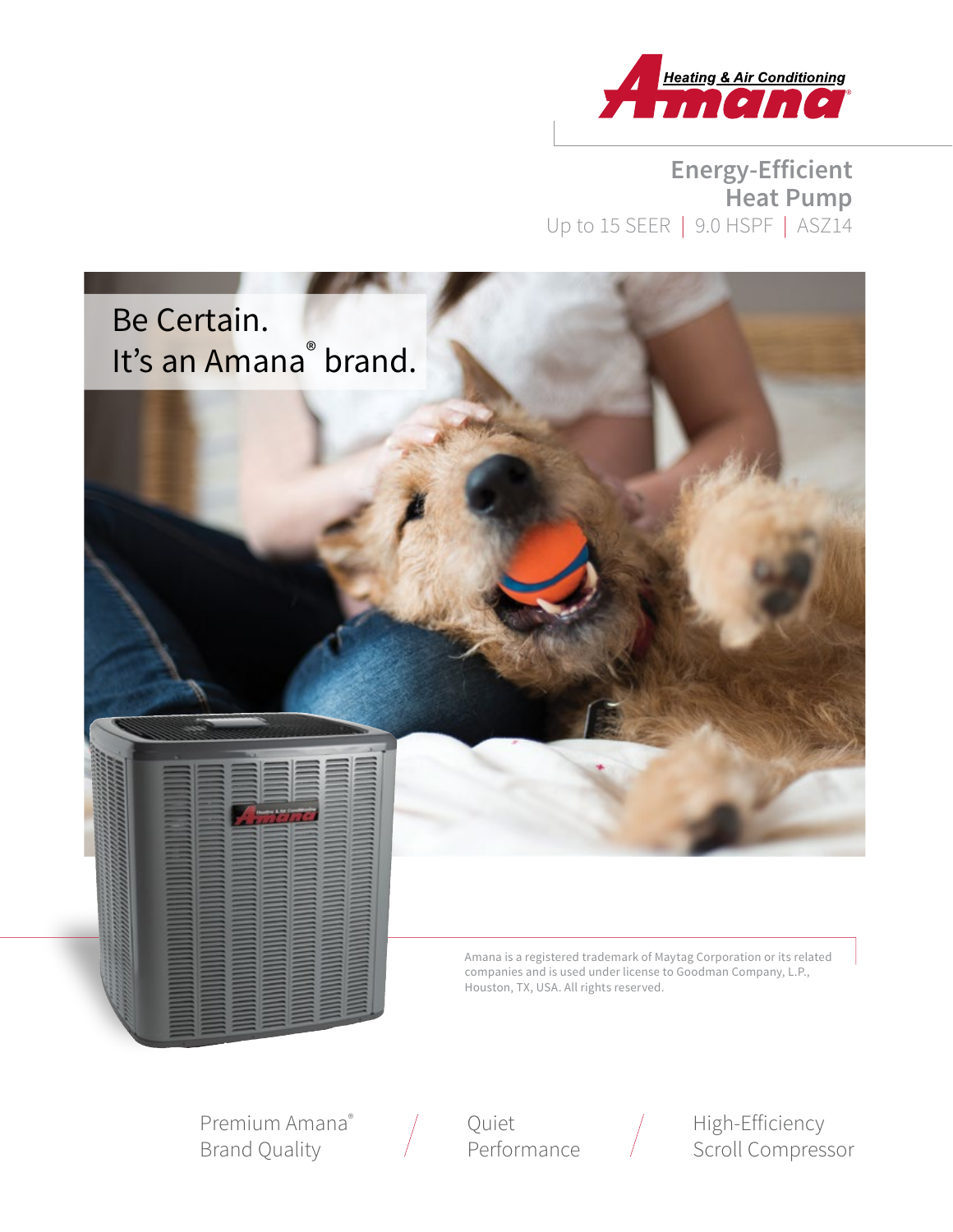

# **ENERGY-EFFICIENT HEAT PUMP**

ASZ14 | Up to 15 SEER | 8.2 HSPF

# Distinguishing features:



#### **Energy Efficiency**

SEER or Seasonal Energy Efficiency Rating is a measure designated by the U.S. Department of Energy and gives you a good idea of the performance you can expect from heat pumps. At a 15-SEER cooling rating, the Amana brand ASZ14 Heat Pump can deliver an 8.2 HSPF (Heating Seasonal Performance Factor). When you choose an energy efficient Amana® brand heat pump, year-round indoor comfort is combined with year-round savings compared to lower SEER-rated heat pumps.



#### **Copeland ComfortAlert™ Diagnostics Module**

Engineered into all premium Amana brand units, ComfortAlert™ enables the performance of your heat pump to be remotely monitored by your HVAC contractor. Proactively detecting operation deficiencies and potential systems issues not only helps ensure uninterrupted comfort; it prevents minor service requirements from becoming major repairs.



#### **Quiet Performance**

You can be assured that your Amana brand heat pump will provide you with quiet operation. To minimize operating sounds, we've acoustically engineered our systems with enhancements such as a specially designed soundcontrol top.

# A reputation that's as comforting as our products

While the energy-efficient performance and reliability of an Amana® brand ASZ14 Heat Pump will validate your purchase decision with dependable indoor comfort for years to come, it's the venerable Amana brand name that lets you be confident today. Buying the Amana brand means you can be certain you made the right decision.

*SEER-ious savings—higher energy efficiency, lower operating costs* Get both better performance and lower energy bills compared to lower SEER heat pumps with a properly matched and installed Amana brand ASZ14 Heat Pump.

## *Quietly pumping out years and years of continuous comfort*

At the heart of the Amana brand ASZ14 Heat Pump's dependable performance is its energy-efficient compressor. Its durability and reliability are further enhanced by the use of chlorine-free R-410A refrigerant. Plus, an acoustically engineered, highdensity foam sound-reduction cover mutes the compressor's operation to the point of comforting silence.

## *The security of the Amana brand's amazing limited warranty\**

To truly seal the deal, an Amana brand ASZ14 Heat Pump is backed by an industry-leading limited warranty\*. In fact, all Amana brand heat pumps feature a 10-Year Parts Limited Warranty\*. The longevity of premium Amana brand products combined with this excellent warranty\* coverage offers you a level of purchase protection that's the stuff of legend.

## **LIMITED WARRANTY\* PROTECTION**



\* Complete warranty details available from your local dealer or at www.amana-hac.com. To receive the 10-Year Parts Limited Warranty, online registration must be completed within 60 days of installation. Online registration is not required in California or Quebec.

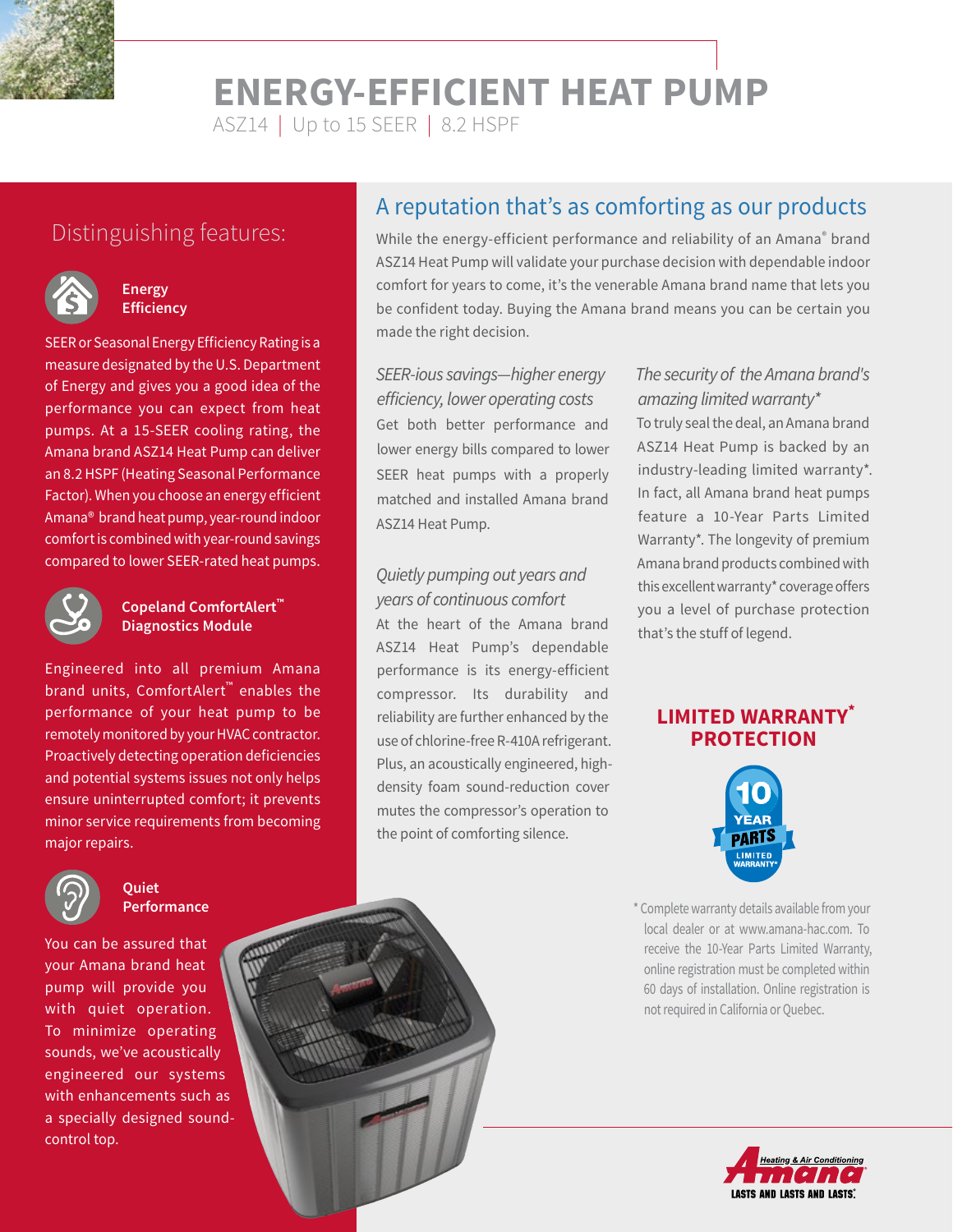

## The Amana® brand ASZ14 Energy-Efficient Heat Pump advantages:

- $\bullet$  Quiet Condenser Fan Motor High-efficiency, single-speed motor with special three-blade fan design provides dependable, quiet airflow across condensing coil.
- $\bullet$  Efficient Cooling Capacity Refrigerationgrade premium copper tubing and aluminum fin condenser coil configuration deliver outstanding heat transfer properties with R-410A refrigerant.
- LSmartShift™ Technology Time-delay defrost technology allows for a reliable, quiet and smooth transition when units enter defrost mode.
- $\bullet$  Quiet Operation Acoustically engineered, high-density sound control blanket helps to reduce noise levels compared to units without sound blankets for years of quiet comfort.
- Factory-Installed Heater Band and Suction Line Accumulator - Ensures refrigerant is ready even in extreme external temperatures.
- $\bullet$  Factory-Installed Inline Filter Drier –Protects the refrigerant system from dirt and moisture for longer service life compared to units without filter driers.

UP TO 15 SEER

#### **EXTENDED SERVICE PLANS AVAILABLE**

For even greater peace of mind, ask your dealer or visit our website at www.amana-hac.com for more details about Asure℠, an affordable Parts and Labor Extended Service Plan for your entire Amana brand HVAC system.†



† Extended Service Plans not available in all states. Ask your dealer for full details. †

## A legacy of comfort The impeccable reputation of an American original

Amana brand heating and cooling systems are a part of the enduring legacy of one of America's most recognized and respected brands. Originating eight decades ago in Amana, Iowa, the brand is synonymous with long-lasting, premium quality products — from home appliances to heating and air conditioning equipment. Chances are, you and generations before you have enjoyed the dependable performance and longevity the Amana brand continues to deliver.



**Proudly Assembled in Texas and Tennessee**





**ENERGY STAR**® and the **ENERGY STAR** mark are registered trademarks owned by the U.S. Environmental Protection Agency. **ENERGY STAR** products are third-party certified by an EPA-recognized Certification Body. Products that earn the **ENERGY STAR** prevent greenhouse gas emissions by meeting strict energy efficiency guidelines set by the U.S. Environmental Protection Agency.

Proper sizing and installation of equipment is critical to achieve optimal performance. Split system air conditioners and heat pumps must be matched with appropriate coil components to meet **ENERGY STAR** criteria. Ask your contractor for details or visit www.energystar.gov.